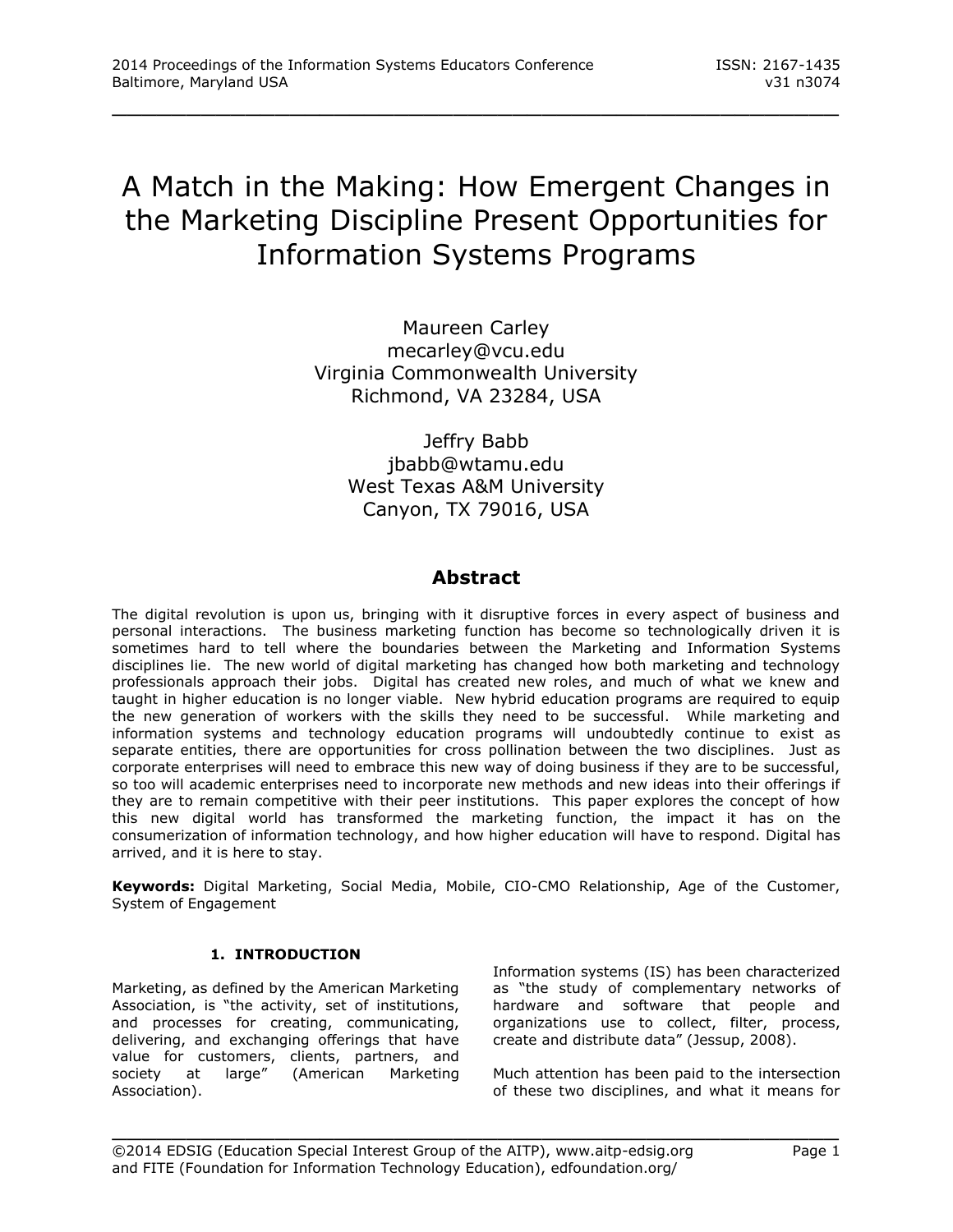the respective function leaders (i.e. Chief Marketing Officer [CMO] and Chief Information Officer [CIO]). Within just the last ten years, marketing has gone from being one of the least technology dependent business functions to being one of the most. Marketing now relies more heavily on technology to accomplish its mission than any other industry "in the history of computing" (Brinker, 2014), and is in fact increasingly being viewed as a technologypowered discipline (Brinker & McLellan, 2014). This change requires a paradigm shift in how both marketing and Information Technology (IT) professionals approach their work (Brinker, 2014).

We use the term paradigm shift, particularly with respect to technology, to mean a change from one way of thinking to another. It is encompassing in the manner of revolutions, transformations, and metamorphoses (Tapscott & Caston, 1993). It is common that agents of change drive paradigm shifts (Perez, 2004).

The agents of change responsible for the metamorphosis of marketing into a technology driven discipline are advances in technology itself. According to Scott (2007) "technology is doing to marketing what it did to financial markets: driving it toward automation and realtime analysis." In many ways, 20 years of the disruptive technology that is the World Wide Web has completed its cycle of massive disruption in the discipline of marketing (Brinker, 2014; Christensen, 2013).

In order to understand what Information Systems may contribute to this paradigm shift in marketing, it is important to understand why marketing has become so technologically dependent. One obvious answer is that the world in general, and business in particular, has become much more technology dependent. Technology connects us to data and people in a way that is both pervasive and ubiquitous; we are in a digital "hyper-connected" set of interconnected cultures, societies, nations, and people (Saha & Mukherjee, 2003). Digital has fundamentally and forever changed the world (Brinker, 2014). Specific to marketing, consumers are now demanding goods faster, better, cheaper, and with a higher degree of service; technology makes it possible for them to have it (Cooperstein et al., 2013). It has become commonplace for companies and organizations to transact and interact with customers digitally. There is no question that a

technology-fueled customer-led disruption is underway (Cooperstein et al., 2013). Moreover, the new paradigm will continue to evolve as technology and society evolve.

This paper reviews the technology-driven paradigm shift in the marketing discipline to better understand the implications for the information systems discipline and curriculum such that the emerging partnership between these disciplines may become more formalized. As both disciplines tend to exist in colleges of business, it would seem natural for new hybrid curricula to emerge that is symbiotic and cocreative. We do not foresee either discipline losing its core identity, but rather see complementary competencies that are ripe for collaboration.

This paper goes on to discuss the marketing discipline, the advent of technology and how it has impacted marketing, how digital has changed the roles and relationship of the CIO and CMO, and the implications of this shift to education.

#### **2. CLASS NOTIONS OF THE MARKETING DISCIPLINE AND THE ADVENT OF TECHNOLOGY**

Marketing has grounded its discipline on the four P's for for more than half a century: Product, Place, Price, and Promotion (Ettenson et al., 2013). The formula was simple: put the right product in the right place and time at the right price with the proper promotion mix (*MindTools*). Prior to the digitization of almost everything, that formula worked. Marketers were in charge of the information – and the information flow (Fetherstonhaugh, 2009). Customers had few options for discovering brands, and had to wait to be made aware of a product's value (Burris, 2013). Promotion consisted of static messages delivered via large scale mainstream media, which could be used to efficiently communicate with large segments of the population (Fetherstonhaugh, 2009), and customers were led down a logical path from prospect to loyal customer (Burris, 2013).

The traditional buyer – seller dynamic has changed dramatically (Aberdeen Group, 2013). Technological advances have shifted the power between vendors and consumers in favor of the consumer (Bieler et al., 2014). While the customer was always at the center of the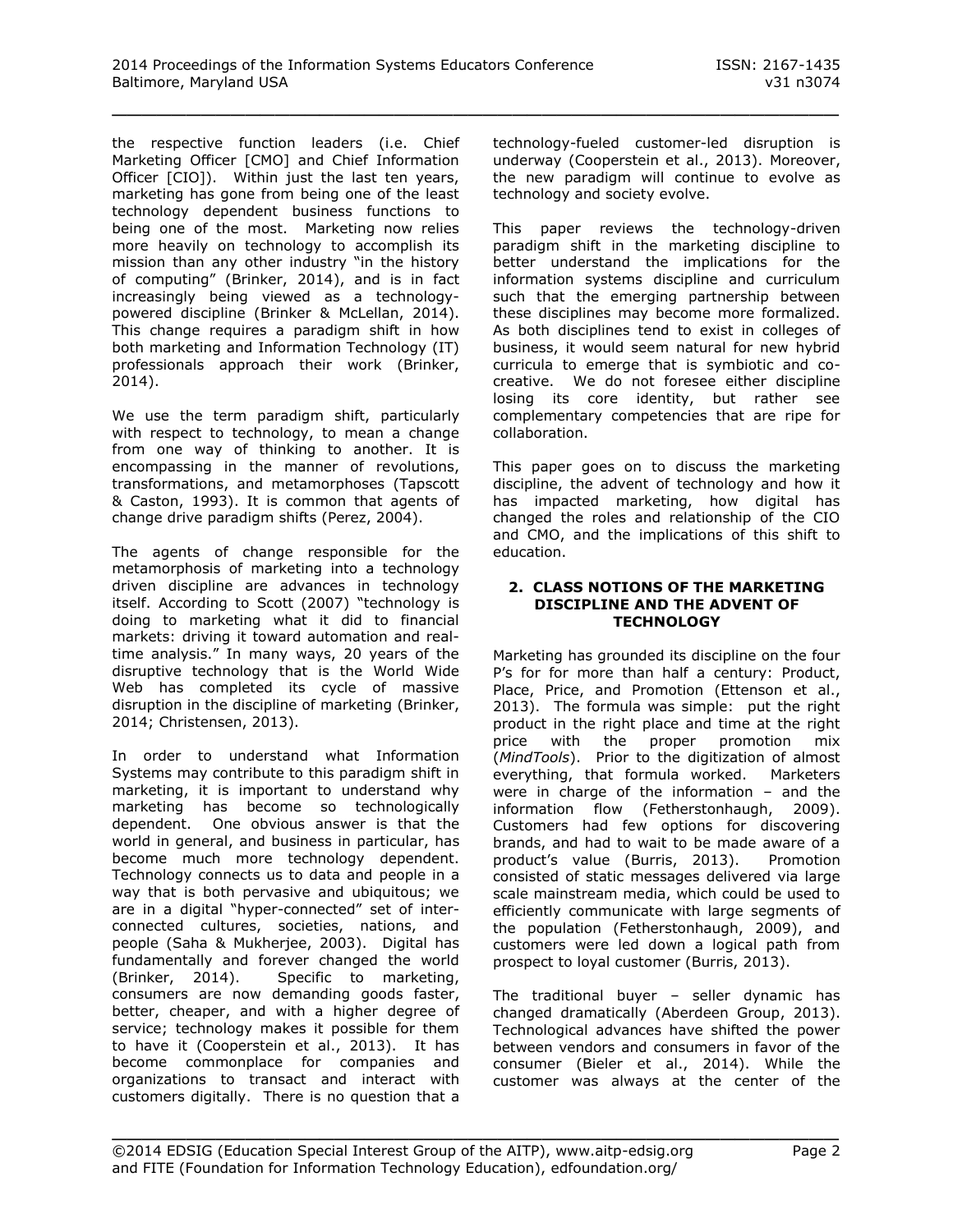marketing mix, now the customer is in control (Fetherstonhaugh, 2009).

Forrester Research defines this new world as the "Age of the Customer": "A 20-year business cycle in which the most successful enterprises will reinvent themselves to systematically understand and serve increasingly powerful customers." (Cooperstein et al., 2013)

Brinker (2014) posits that there are three disruptive forces primarily responsible for this phenomenon: open information, open communications, and customer experience. We will explore each of these in the following sections.

## **Open Information**

1990 to 2010 was the age of information (Cooperstein et al., 2013). With the dawn of the World Wide Web in 1990, and the original search engine in 1994 (IEEE Computer Society History Committee, 2012), came the dawn of open information.

A web search engine is an automated software system used to search for information on the internet. The search results are generally presented in a linear format, and may consist of web pages, images, other files, or any mix thereof

(http://en.wikipedia.org/wiki/Web\_search\_engin e). Search engine optimization (SEO) uses a complicated algorithm to determine how often or where a particular website shows up in a search engine's "natural" or un-paid search results list. In general, the higher up and more frequently a site appears, the more visitors it will receive<br>from the search engine's users from the search engine's (http://en.wikipedia.org/wiki/Search\_engine\_opt imization).

As search engines have become more advanced and "intelligent", information has become easier to find. Information gathering and sharing, that used to be done manually – and take days, weeks, or months, is now accomplished in seconds. Open information has given buyers more power than ever. 2010 and beyond will be the age of the customer (Cooperstein et al., 2013).

Today's consumers are active in their search to acquire sources of value to satisfy their needs. They use many channels to proactively seek information everywhere, instantly (Burris, 2013). Something as simple as a multitab browser allows prospective buyers to compare product pricing and other features with ease (Cooperstein et al., 2013). Ready access to this kind of information means that marketing has become much more inbound, as opposed to outbound, where passive customers waited to be found and informed of your value proposition. Marketers must now earn their customer's attention, as opposed to buying it (Drell, 2011).

## **Open Communication**

Keeping customers' attention is proving to be yet another challenge. Gone are the days when televisions were used for entertainment, computers for productivity, and telephones for communication. Now they're all screens. (Laskowski, 2014) Audiences are splintered in fragments and slices (Fetherstonhaugh, 2009). Instead of a static message delivered via largescale media, today's marketing communication is comprised of a dizzying assortment of digital touch points across various websites, social networks, broadband and mobile devices (Brinker, 2014). Marketers can – and must use social media such as blogs, podcasts and white papers to create engaging content that is interesting, informative and adds value (Drell, 2011).

Information flows are multidirectional but especially strong among customers themselves. (Burris, 2013). Consumers use on-line ratings and reviews to guide their purchase behavior (Topinka, 2014), many of which are shared experiences by other consumers. This explosion in communication does not just benefit the consumer, either. Businesses can gain valuable information by tracking customers' online shopping and buying behavior (Florentine, 2013). Email marketing automation lets organizations track open rates, know who clicks which links, and what prospects do when they visit a website. Some also provide email forward rates (Vance, 2012). The new marketing communications environment is so many unstructured one-to-one and peer-to-peer conversations (Fetherstonhaugh, 2009).

# **Social Media**

Social media is one of the most compelling examples of how technology and the new communication environment impacts marketing practices (*Gartner* July 30, 2012). Social media is not entirely a new phenomenon. Consumers have long been influenced by their peers when considering purchase decisions. Few have been reluctant to share their displeasure when a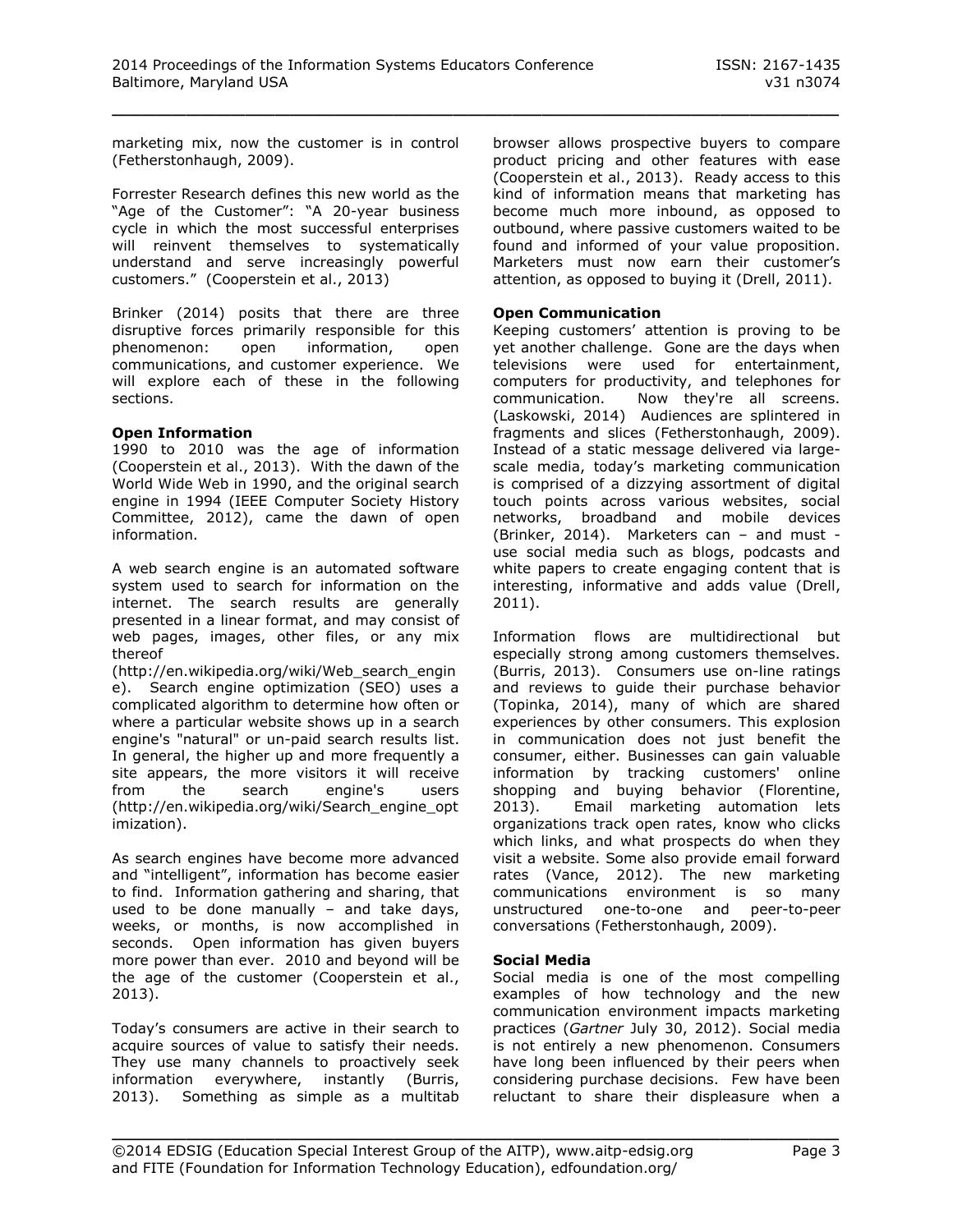product or organization disappointed them. What is new, however, is that word-of-mouth now happens instantly and has far greater reach (Vance, 2012). Social media outlets such as Twitter, Pinterest, Facebook, and the like, allow customers to share their experiences – both positive and negative – not only with their peers, but globally (Florentine, 2013). Social media is a platform where "audiences have audiences" (Laskowski, 2014). The back-end of one buyer's experience, when shared, may serve as the foundation of the research cycle for another customer (Vance, 2012). CMOs are just beginning to understand the complexity of interactive social media (Nash, 2012a), and the influence personal activities of sharing comments, links and recommendations has on what individuals buy (*Gartner*, 2012).

Understanding the marketing nature of social media presents somewhat of a challenge for the CIO. IT must develop, understand, manage, secure and support the applications that allow for collecting, maintaining and sharing disparate bits of knowledge gleaned by listening to these conversations. Without the analytical tools and metrics provided through technology, social media would just be "shouting in the dark" (Nash, 2012b). This new responsibility is immensely different from anything the IT department has previously done. "Social networks are as different from computer networks as playing a piano is from building a piano." (Nash, 2012a)

# **Mobile**

Advances in mobile technology have contributed greatly to the explosion of open information and open communication. Connections to people and information through mobile devices have become ubiquitous (Cooperstein et al., 2013). Consumers use smartphones to research and buy products from anyone at any time anywhere (Topinka, 2014). The shift to mobile does not refer simply to devices. It has evolved into an entirely new process used for making purchasing decisions. Referred to as the "mobile mind shift", customers expect that "any desired information, service, or product is available on any appropriate device, in context, at their moment of need" (Colony et al., 2013).

For IT as well, mobile is more than just another device to support, or a shrunken website, or a screen-scraped application. Rather, "mobile is the visible manifestation of a much broader shift to systems of engagement that marry physical

context and digital intelligence to deliver service directly into a person's hands" (Burris, 2013).

How can CMOs manage all these channels, and connect these billions of unconnected, unstructured data points back to individual people – the very customers they are trying to reach, to generate insights that are predictive, not just historical — all on a massive scale? (Baird & Ban, 2013). "It's really easy to collect information, but it's hard to pull out insights and even harder to act on insights," says Matthew Kaness, chief strategy officer at fashion retailer Urban Outfitters Inc., (Torode, 2013). The only answer is technology. To connect with individual customers at every touch point effectively, marketers need a system of engagement that maximizes value with each interaction (Baird & Ban, 2013).

# **Big Data**

Information has become the lifeblood of today's organizations (Feldman et al, 2012). Marketers' knowledge and use of distinctive elements of consumers' behavioral data such as clickstreams and site search records can help them tailor offerings that are closely aligned with consumers' preferences (White et al, 2007). This behavioral data helps marketers understand interests, impulses and motivations. It also requires them to collect enormous amount of data (Henschen, 2013).

Every hour, terabytes of video are uploaded, gigabytes of location data are streamed, billions of emails are sent, and there are tens of millions of Facebook posts and tweets (Colony et al., 2013). The unstructured, or human friendly, data contained in these documents, email messages, contact center recordings and comments on social forums, tweets, blog posts, online product reviews and verbatim answers to open-ended survey questions is where the valuable nuggets of untapped customer knowledge exist (Feldman et al., 2012). Structured, historical data is also valuable, but due to the inherent constraints imposed by an inability to anticipate every actual opinion in closed ended response options, it does not provide for a multidimensional view of the customer (*Hewlett-Packard*). In the age of the customer, the only sustainable competitive advantage is a thorough knowledge of and engagement with customers at every level (Cooperstein et al., 2013).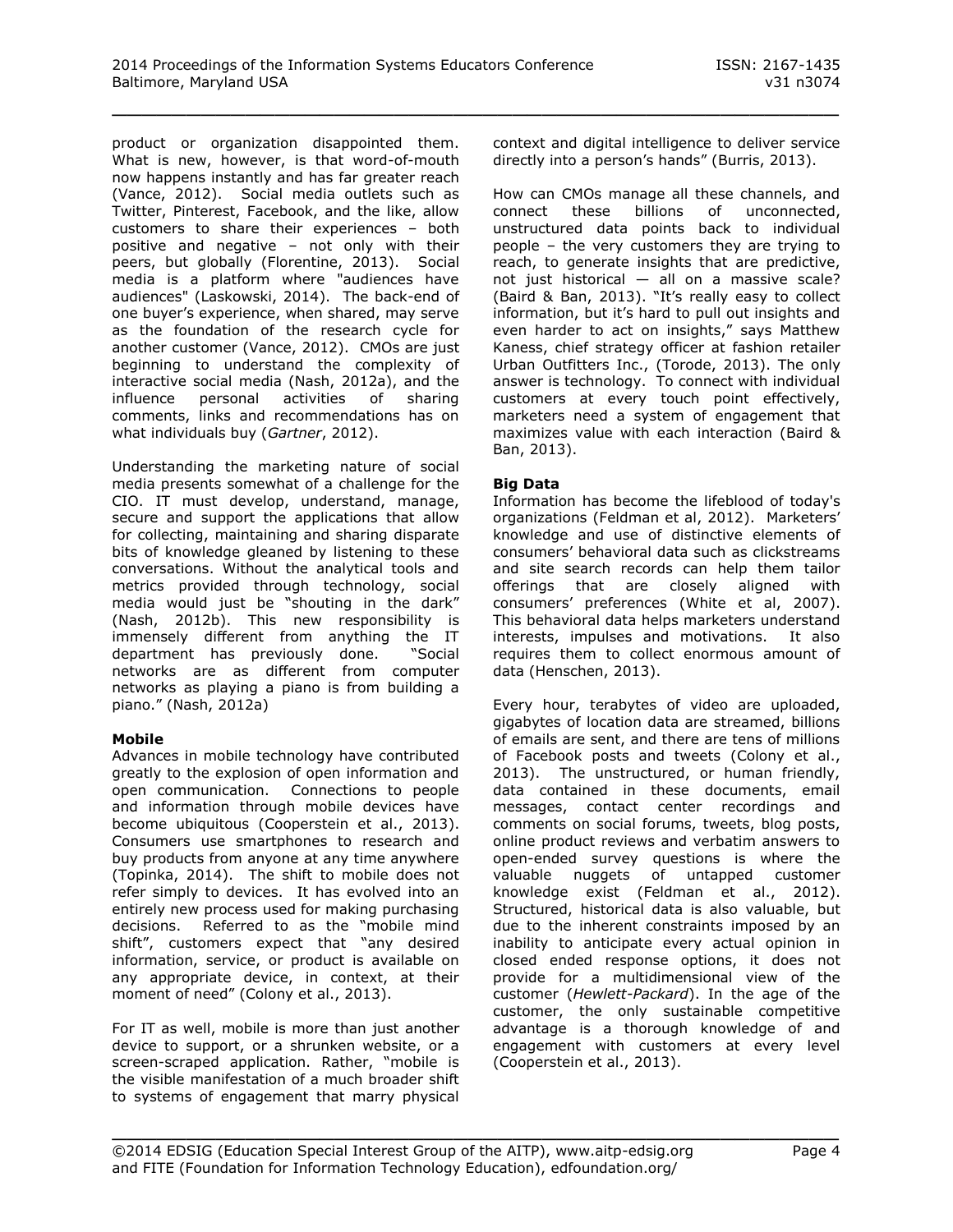Somewhere in that big data is the right data (Sitecore, 2014). The most successful IT leaders of the next generation will be able to spot the data elements that create critical customer insights, and weave them together into a dynamic system that will deliver strategic and competitive advantages to the enterprise (Araujo, 2013).

While Marketing has always been responsible for knowing the customer, now they must be obsessed with understanding and responding to customers as individuals (Baird & Ban, 2013). CMOs are looking for creative ways to gather situational context from mobile device sensors, preference context from historic activity, and operational systems data into a cohesive resource capable of reaching down to the customer level – revealing each customer's individual value and inclination to respond to different stimuli to predict next-likely-action functionality (Yamnitsky, 2014). Using context to derive the conceptual meaning of these interactions allows the human functions to be automated. A technology-enabled understanding of both the structured and unstructured data, combined, is exponentially more valuable than the structured data by itself (*Hewlett-Packard, 2013*).

With the right data, and tools to extract and manipulate it, marketers can create experiences that go beyond just personal ("Welcome back Sam") to contextual ("Glad to see you back in Dallas on your mobile, Sam"). Tying the customer's complete profile, past engagement history, and current situation into contextually personalized customer experiences exude relevance when done well (Cooperstein et al., 2013).

Great customer experiences begin with and rely on great information (Fenwick, 2013). Poor data quality has stymied business intelligence and analytics projects for decades (Henschen, 2013). If marketers want to provide their customers with excellent experiences, they will have to find the gems in this data and translate them into better business offerings (Colony et al., 2013). Moving beyond discrete, unrelated bits of customer interaction data is the first step in understanding voice of the customer data and being able to respond to the new insights (*Hewlett-Packard*). Only customer-obsessed enterprises will prosper, and be able to increase market share, revenue, and profit in the age of the customer (Colony et al., 2013).

# **Customer Experience (CX)**

More and more, the customer's experience **is** the firm's brand (Brinker, 2014). It is by far the greatest driver of a companies' business value (Sitecore, 2014). Forrester Research data show that a strong correlation exists between the quality of a firm's customer experience and the likelihood of customers buying from the company again (0.71), or recommending that firm to another (0.64) (Business Impact Of Customer Experience). Traditionally, marketing has been the owner of the customer experience function (Topinka, 2014). This approach no longer makes sense. As each distinct customer interaction is an ingredient in the overall customer experience (CX), (*Hewlett-Packard*) today's operating model for CX management requires a collaborative approach in order to be effective (Topinka, 2014).

The implications of CX for the CIO are huge. As consumer activity increasingly takes place in the digital realm, nearly every touch point is supported by - and information gathered must be managed by - technology in some way. Improving CX is a top priority for CIOs as CEOs turn to IT leaders to help shape positive CX through digital technologies (Fenwick, 2013). If organizations are judged by CX (Brinker, 2014), and technology influences CX, it follows that market share and customer satisfaction will depend on the quality of the firm's customer technology (Colony et al. 2013).

Journey maps visually illustrate a customer's processes, wants and needs, and experiences over the course of their relationship with an organization. These documents highlight the various things customers do as they seek to satisfy their needs. Empowered customers can no longer routinely be moved down a specific path. They move through markets as fits their needs and schedules. Customers take many paths during their purchase journey, often triggering business capabilities in unpredictable ways (Burris, 2013). Because of this, every moment of engagement, each interaction, is a test of the business. A great brand requires great experiences at every stage along the customer journey  $-$  from the very first touch point onward (Brinker, 2014). CIOs must be able to translate customer journeys – whether by search, social media, mobile apps, or a growing collection of digitally-powered devices – into reliable and predictable systems of engagement that will transform the business.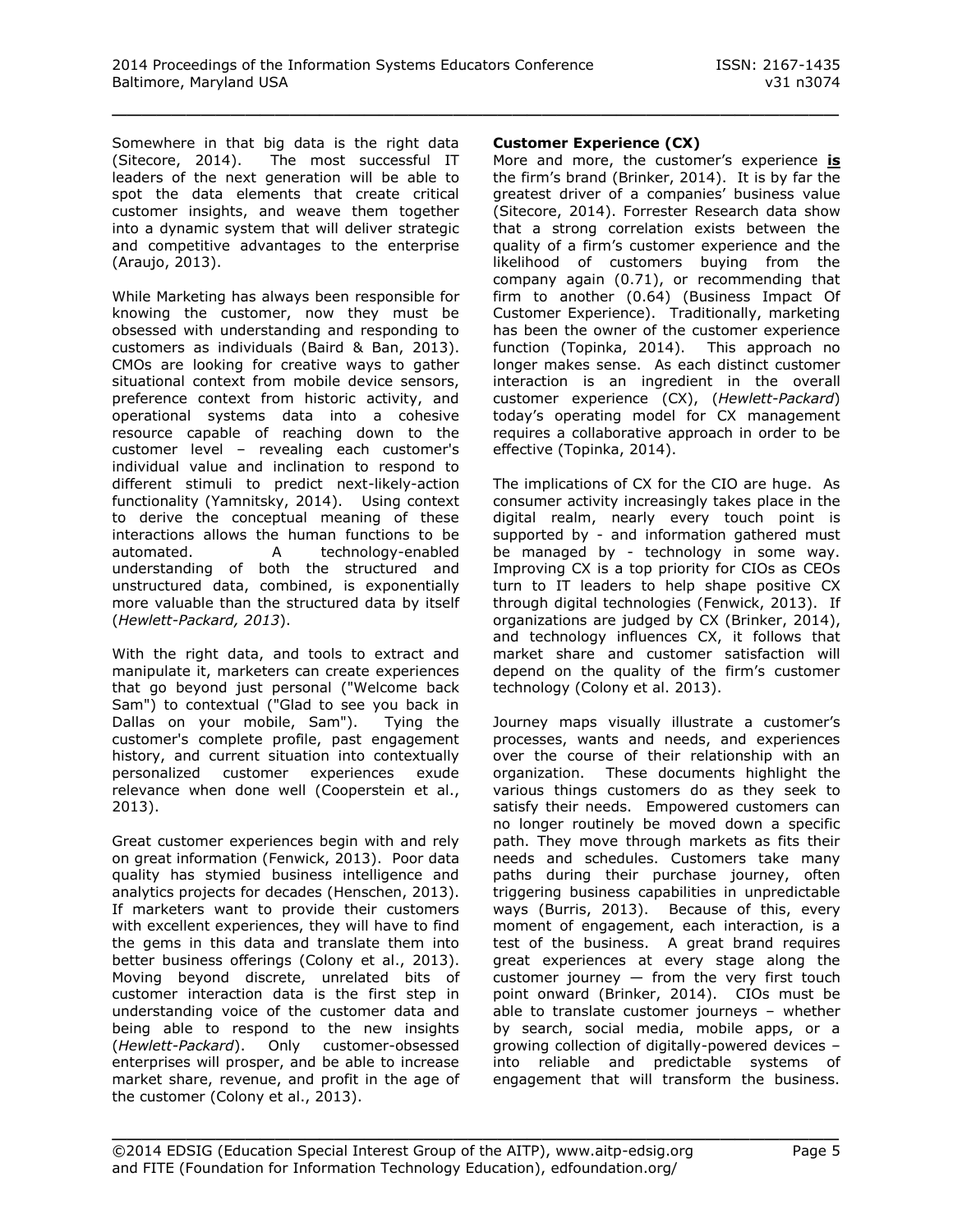To accomplish this task successfully will require marketing's help (Burris, 2013).

## **3. THE CIO-CMO RELATIONSHIP**

In today's uber-connected digital world, everything that a business does – the entire CX that it delivers – is now the purview of marketing. Marketing is taking over the business, and technology, in turn, is taking over marketing (Brinker, 2014). Forrester Research suggests a totally new perspective, Business Technology (BT), is necessary to bring together these two realities. Forrester defines BT as: "Technology, systems, and processes to win, serve, and retain customers." CIOs and CMOs will have to work together to successfully carry out the BT agenda (Colony et al., 2013).

CMOs and CIOs alike must acknowledge that technology and marketing are now intimately entwined (Arthur, 2012). In a perfect world, what's possible with technology should inspire what's desirable for marketing, and vice versa (Brinker & McLellan, 2014). CIOs must understand how to adapt technology management to suit this rapidly changing world (Colony et al., 2013), and CMOs must be comfortable integrating technical talent and capabilities into the marketing organization and managing them at a high level (Brinker, 2014). Differently said, CMOs should become more tech savvy, while CIOs become more marketing savvy (Reubens, 2013).

The CMO role is clearly becoming more data driven, and with data comes power (Vance, 2012). By necessity, CMOs and CIOs will team up to become a businesses' dream team; a "Csuite power couple" (Mullins, 2014). According to IBM's 2013 Global Survey of Marketers, "managing, collecting and making use of internal and external data" is one of the top five challenges marketing professionals face (Pratt, 2014). CMOs and CIOs can join forces in understanding and unleashing the power of data to make marketing initiatives more impactful (Florentine, 2013).

The notion of BT is more than an IT transformation of better back-office technology. It is the channel whereby front-office experiences are delivered and the customer's voice is heard (Brinker, 2014). Effective engagement must include the capacity to listen and react to customers' inquiries, demands, and feedback (Belissent, et al. 2014). Today, people don't just visit websites to gain information.

They go expecting to interact with functional applications (Brinker, 2014). Keeping a modern website running well is demanding, but imperative for keeping customers satisfied in a hypercompetitive, technology-driven business world (Florentine, 2014). Technology can make a customer transaction painfully slow or incredibly fast (Fenwick, 2013), which will affect CX and loyalty. According to CEB Analytics, 96% of customers are more disloyal after a high-effort experience, as opposed to only 9% who become disloyal after a low-effort interaction (Accelerating Digital Marketing, 2013). IT professionals must become experts in seeing that CX lives up to the marketing promise (Fenwick, 2013).

# **Integration challenges**

As one might surmise, these incredible technological advancements bring with them strategic and management challenges (Brinker, 2014). As marketing becomes more dependent on technical solutions for customer engagement, and IT's directive expands to include front office enablement, both functions are busy looking for their own solutions. Despite common goals, their initiatives are often not as integrated as either of them might wish (Baird & Ban, 2013).

Executive-level cooperation is not sufficient if true integration is to be realized. The integration must go deeper and address structural differences at the organization support level, and the disconnect between IT and marketing staff's objectives (Accelerating Digital Marketing, 2013). A primary reason for the lack of integration between the two functions is an inherent difference in perspectives.

Two major drivers of BT are speed and agility, neither of which have traditionally been IT's forte (Pratt, 2014). As Forrester analyst Sheryl Pattek says: "Marketing wants the tools delivered yesterday, while IT generally prefers a more deliberative approach." (McLellan, 2014) Marketers need speed and flexibility. They also need consistency and integrated systems that reveal truths in the data – regardless of the source – to enable a seamless CX, and provide for better customer insight and performance measurement (Accelerating Digital Marketing, 2013).

Today, marketing is more of a science than an art (Vance, 2012). All the afore mentioned forces – social media, viral marketing, omnichannel customer engagement, big data – are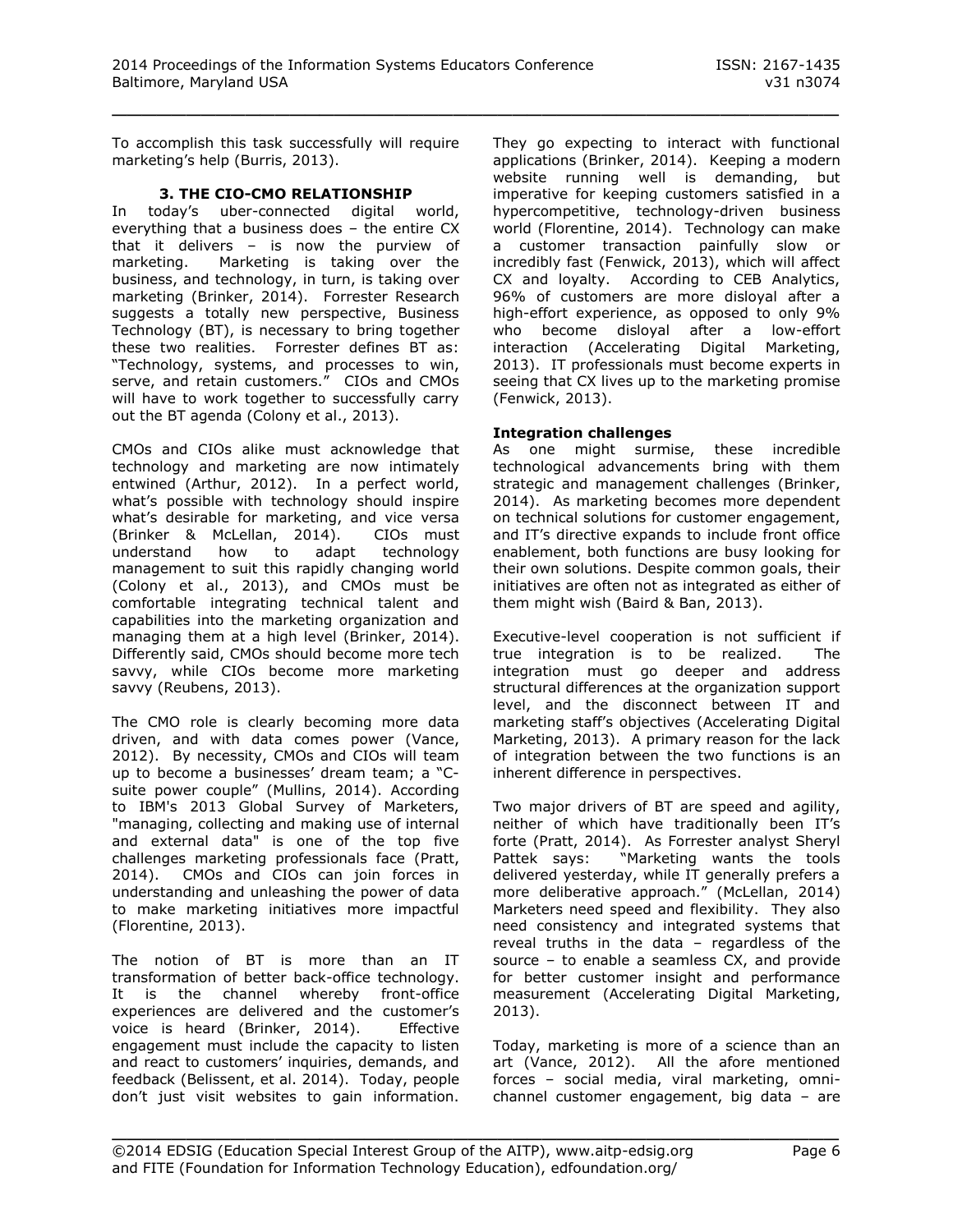each generating new key performance indicators, which are used to determine how effectively a particular message or medium may be performing (Pratt, 2014). In this world of media convergence, the customer is the organizing focus (Brinker, 2014).

Chief Marketing Officers are charged with maximizing a customer's total lifetime value, which requires all customer interactions to be fully optimized (Pratt, 2014). Siloed marketing, customer service, IT and other functions makes it difficult to achieve alignment around, and target relevant messages to, the appropriate audience. Cross-functional collaboration can solve this problem by providing a shared view of the customer (Arthur, 2012). Customer journeys, systems of engagement, and business capability networks may be familiar concepts in either marketing or IT arenas, but rarely both. The IT and customer-facing groups must exchange knowledge and ideas with these concepts to encourage the collaboration necessary to win, serve, and retain customers through technology (Burris, 2013).

Another key disintegration factor is risk. Managing multiple brand campaigns across different platforms poses incredible risks for businesses in all industry sectors. Everything from mundane password policies for social media accounts, to new industry regulations, as well as laws governing consumer privacy and other security concerns must be considered (Five Years From Now). Marketing tends to view these concerns, and the IT policies that address them, as obstacles (Accelerating Digital<br>Marketing, 2013). However, if personal However, if personal customer data is not adequately protected, ignoring these policies could lead to serious legal problems, as well as an extremely negative CX (Reubens, 2013). CMOs must not discount process discipline, which is essential to the successful deployment and management of technology; CIOs must understand that CX is non-negotiable (Vance, 2012).

#### **How to solve**

Spending on technology outside the IT department is growing rapidly, and is now adding an average of 40% to companies' IT budgets (Goodwin, 2014). Laura McLellan, Research VP for Gartner, predicted that CMOs will outspend CIOs on technology within five years (*Gartner*, 2012).

While it is inevitable that marketing will exert considerable influence over technology spending in the future, doing so without a strong crossfunctional collaboration with IT makes no sense (Arthur, 2012). Gartner's "Digital Transit Map" (Appendix A) illustrates the bewildering number of technology platforms available from which to choose, and a marketing organization can easily get caught up with the bells and whistles of one or another platform or application (Pratt, 2014).

This maze of digital marketing needs and varied solutions (Appendix B, C) has led to confusion at a time when organizations most need clarity (Sorofman et al., 2007). CMOs want to experiment with different technologies to find the ones that work, but they don't have the expertise – or desire – to run them at scale (Accelerating Digital Marketing, 2013). IT organizations must take the lead in digital transformation (Topinka, 2014) by utilizing its expertise in vendor selection experience, integration skills, and security awareness to meet the business needs of the CMO (McLellan, 2014).

Regardless of who signs the checks, CIOs will hold significant responsibility for delivering digital experiences. To paraphrase Mark Twain, the reports of the CIOs demise at the hands of the CMO have been greatly exaggerated (Fenwick, 2013).

One way to avoid conflict and ensure collaboration between CMOs and CIOs is to combine the two functions in the hands of one person (Pratt, 2014). Many organizations are moving towards increasingly blurred leadership and titles for the two functions (Pratt, 2014). When asked about steps taken to support digital marketing, 38% of executive respondents replied that they had increased marketing technology expertise in IT, with an equal number saying they had increased technology expertise in marketing (Henschen, 2013).

Science hypothesizes that evolution does not happen slowly and steadily over time. Instead, "new species tend to arise in bursts of evolutionary activity, triggered by major disruptions in the environment" (Brinker). Whatever the title, a new species is emerging at the center of the digital transformation: one that is part strategist, part creative director, part technology leader, and part teacher (Brinker & McLellan, 2014). These hybrids can be marketers who have developed technical skills or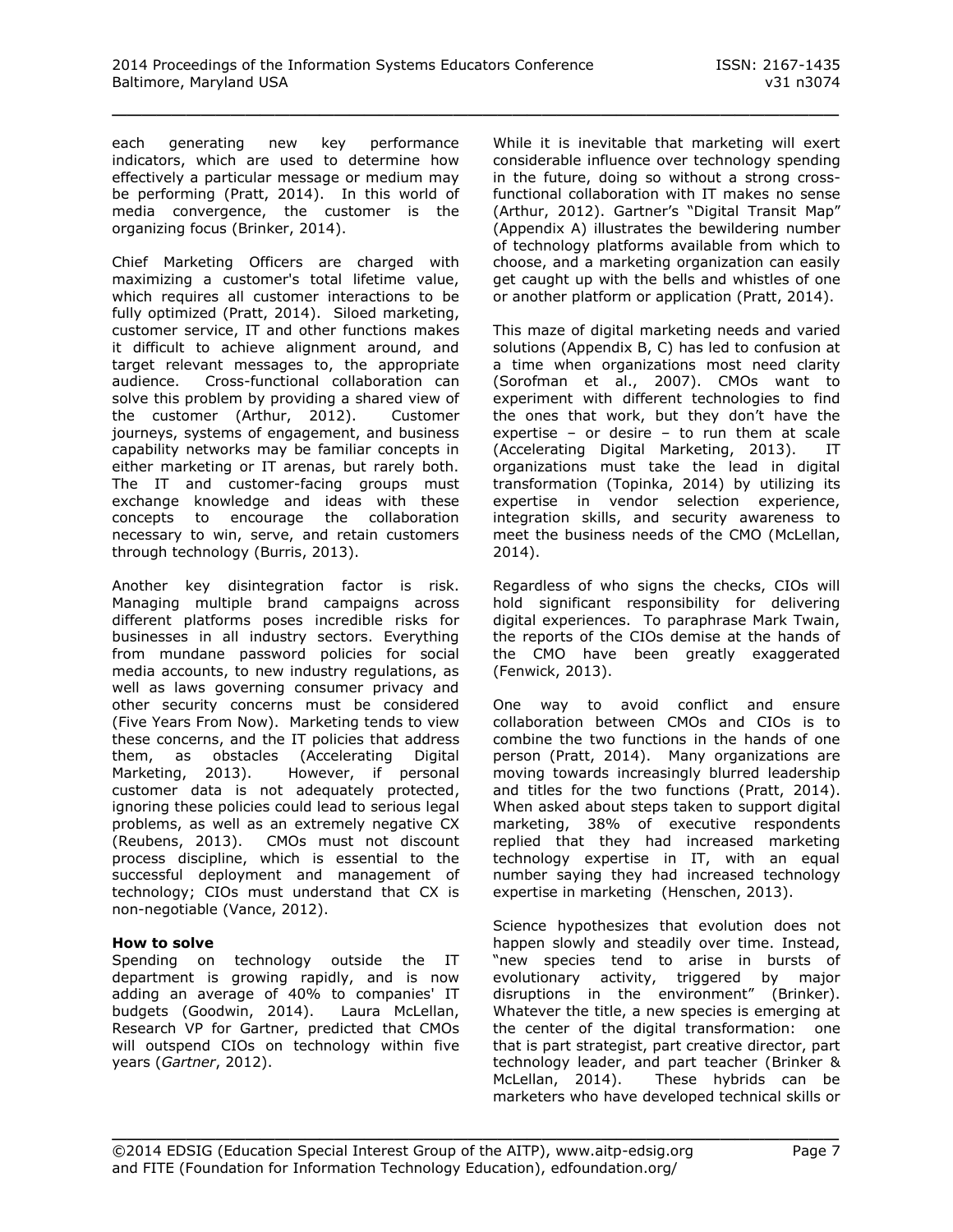technologists who have embraced the marketing concept (Brinker, 2014).

To grasp how far the notion of a combined marketing and technology function has come in a relatively short time span, consider that the role of a chief digital officer or chief marketing technologist was, at best, a niche subject in 2008 (HBR). Yet, by 2015, Gartner predicts that 25% of businesses will have embraced the role (Laskowski, 2014). No matter the name, the role essentially acts as a bridge between marketing and IT, ensuring that technical and marketing requirements are met, and that marketing's systems adhere to IT policies (McLaughlin, 2014).

#### **Summary Thoughts on the Revolution**

Disruption is not new. Throughout time innovation has changed the formula for success (Belissent, et al. 2014). Marketing is and always has been about communicating a value proposition, educating people, and explaining the value of what you can do to help them (American Marketing Association, 2013). How this is accomplished now is what is different. Successful marketers recognize the difference between "digital marketing" and "marketing in a digital world" (Chris Cox, senior manager of global digital marketing for The Hershey Company Mar 3, 2014 iMedia Content Summit; Brinker, 2014).

While technology is and always has been a critical business function, successful technology leaders in the future will know more about the customers and, more importantly, have a passion for attracting, retaining, and serving them (Larry Bonfante CIO Bench Coach, author). This is an exciting shift in the technology profession (McLellan, 2014), and may turn out to be the best part of the CIO's job. "Most CIOs and CTOs didn't intend to be the mechanic in overalls who deals with the complex stuff nobody wants to pay attention to," Forbes contributor and CTO for CITO Research Dan Woods reasons. "But too often, for many reasons, that is what happened" (Laskowski, 2014).

The bottom line is that IT can be a true business differentiator when it is focused around the voice of the customer (Mullins, 2014).

#### **4. IMPLICATIONS FOR IS EDUCATION**

It is obvious that radical shifts are occurring in both the Marketing and IT fields (Henschen,

2013). Many academic institutions have updated their course offerings accordingly, but more must be done if students will have the skills employers need when they enter the workforce and beyond.

One way Marketing education has responded to these changes is by updating the traditional 4Ps model. (Appendix D, E) Information Systems (IS) education needs to do the same.

In academia as in business, both Marketing and IS must collaborate, but also exist separate from one another. They attract and require professionals with different mind sets. Just as businesses should not have their Marketing team making technology decisions (for all the reasons previously noted), colleges and universities should not have their Marketing faculty teaching IS and vice versa. However, both disciplines need to understand and respect the work of the other.

Many colleges and universities are developing specialized programs in analytics, data quality and data management [\(http://data](http://data-informed.com/how-to-find-the-right-analytics-education-for-you/)[informed.com/how-to-find-the-right-analytics](http://data-informed.com/how-to-find-the-right-analytics-education-for-you/)[education-for-you/\)](http://data-informed.com/how-to-find-the-right-analytics-education-for-you/). Graduate degree programs focused on technology management have begun to proliferate. These programs incorporate analytics, general management, and soft skills (collaboration, team building, communication, emotional intelligence, and non-linear thinking) in various ways to help close the professional development gap that exists among many technology professionals (Schiller, 2011). Other programs offer students a dual specialty degree in some area (technology, analytics e.g.) along with a MBA so as to provide both depth in a specific area and breadth of general business management. This is a start, but truly integrated coursework needs to be developed in order to produce graduates with the skills in demand by businesses today.

One thought is an integrated course on Marketing Technology, co-developed and taught by both IS and Marketing faculty. Another possibility is to have Systems Integration curriculum incorporate mobile and social aspects into the curriculum, thus addressing the "Systems of Engagement" needed by Marketing.

#### **5. CONCLUSIONS**

Marketing's embrace of technology to the extent that the discipline's core values and assumptions are changing should not be seen as a threat.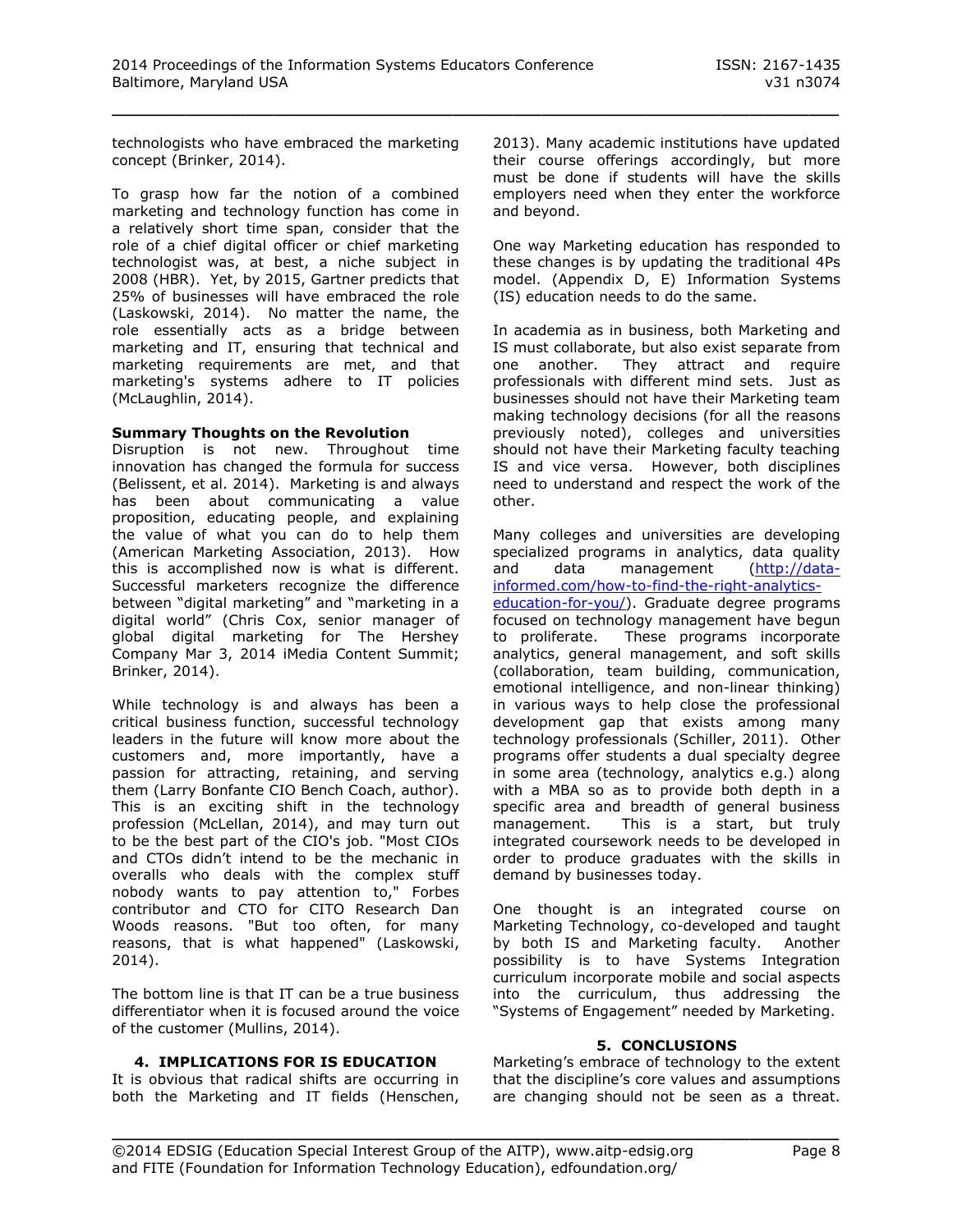Rather, the paradigm shift in marketing begs for another discipline, such as IS, as a partner to drive and realize the systems, software, and technologies that have become the lifeblood of marketing.

Dell CIO Andi Karaboutis suggests that in business, the way to succeed is "putting the customer at the center of everything, and gaining insights at the speed of the customer, not the speed of IT" (High, 2014). She further says, "There are technology savvy marketers and Marketing savvy IT people. You bring that together, and you can disrupt and really win in the marketplace. . . It's a culture change and then a drive toward understanding Marketing and technology together and what they can deliver" (High 2014).

These concepts apply equally in academia. Substitute "student" for "customer", identify - or create - tech savvy marketing students and marketing savvy IS students, bring them together and you have a graduate with valuable skills, who will excel in the workplace, and a winning program for a school.

# **6. REFERENCES**

- American Marketing Association (2013). Definition of Marketing. https://www.ama.org/AboutAMA/Pages/Defi nition-of-Marketing.aspx
- Araujo, C. (2013). The Four Roles of the New IT Leader. CIOINSIGHT. Retrieved from http://www.cioinsight.com/itmanagement/expert-voices/the-four-rolesof-the-new-it-leader
- Arthur, L. (2012). Five Years From Now, CMOs Will Spend More on IT Than CIOs Do. *Forbes*. Retrieved from http://www.forbes.com/sites/lisaarthur/201 2/02/08/five-years-from-now-cmos-willspend-more-on-it-than-cios-do/
- Baird, C. & Ban, L. (2013). CMOs and CIOs, Acquaintances or allies? *IBM*. Retrieved from www-935.ibm.com/services/us/gbs/thoughtleader ship/ibv-cmo-cio.html
- Belissent, J., Parrish, R., Matzke, P., Gliedman, C. & Iannopollo, E. (2014, June 3). The Age

of the Citizen: Smart Governments Embrace and Enable Disruption. *Forrester Research*.

- Bieler, D., Ried, S., Matzke, P. & Iannopollo, E. (2014, Feb 4). Connected Business: A New Style Of Doing Business. *Forrester Research*.
- Brinker, S. (2014). A New Brand of Marketing: The 7 Meta-Trends of Modern Marketing as a Technology-Powered Discipline. Retrieved from http://chiefmartec.com/2014/03/newbrand-marketing-technology/
- Brinker, S. & McLellan, L. (2014). The Rise of the Chief Marketing Technologist. Harvard Business Review. Retrieved from http://hbr.org/2014/07/the-rise-of-thechief-marketing-technologist/ar/1
- Burris, P. (2013). Linking Customer Engagement To Business Capabilities In The Age Of The Customer. Forrester Research.
- Christensen, C. (2013). The innovator's dilemma: when new technologies cause great firms to fail. Harvard Business Review Press.
- Colony, G., Burris, P., McNabb, K. & Smith, A. (2013). Technology Management in The Age Of The Customer. Forrester Research.
- Cooperstein, D.M., Bernoff, J. Hayes, A., and Ryckewaert, E. (2013). Competitive Strategy In The Age Of The Customer. Forrester Research.

Drell, L. (2011). Inbound Marketing vs. Outbound Marketing. Mashable. Retrieved from http://mashable.com/2011/10/30/inboundoutbound-marketing/

- Ettenson, R., Conrado, E., & Knowles, J. (2013). Rethinking the 4 P's. Harvard Business Review, 26.
- Feldman, S., Reynolds, H., & Schumbmehl, D. (2012). Content Analytics and the High-Performing Enterprise. IDC.
- Fenwick, N. (2013). IT's Role in Winning Customer Experience. Forrester Research.
- Fetherstonhaugh, B. (2009). The 4Ps Are Out, The 4Es Are In. Ogilvy & Mather. Retrieved from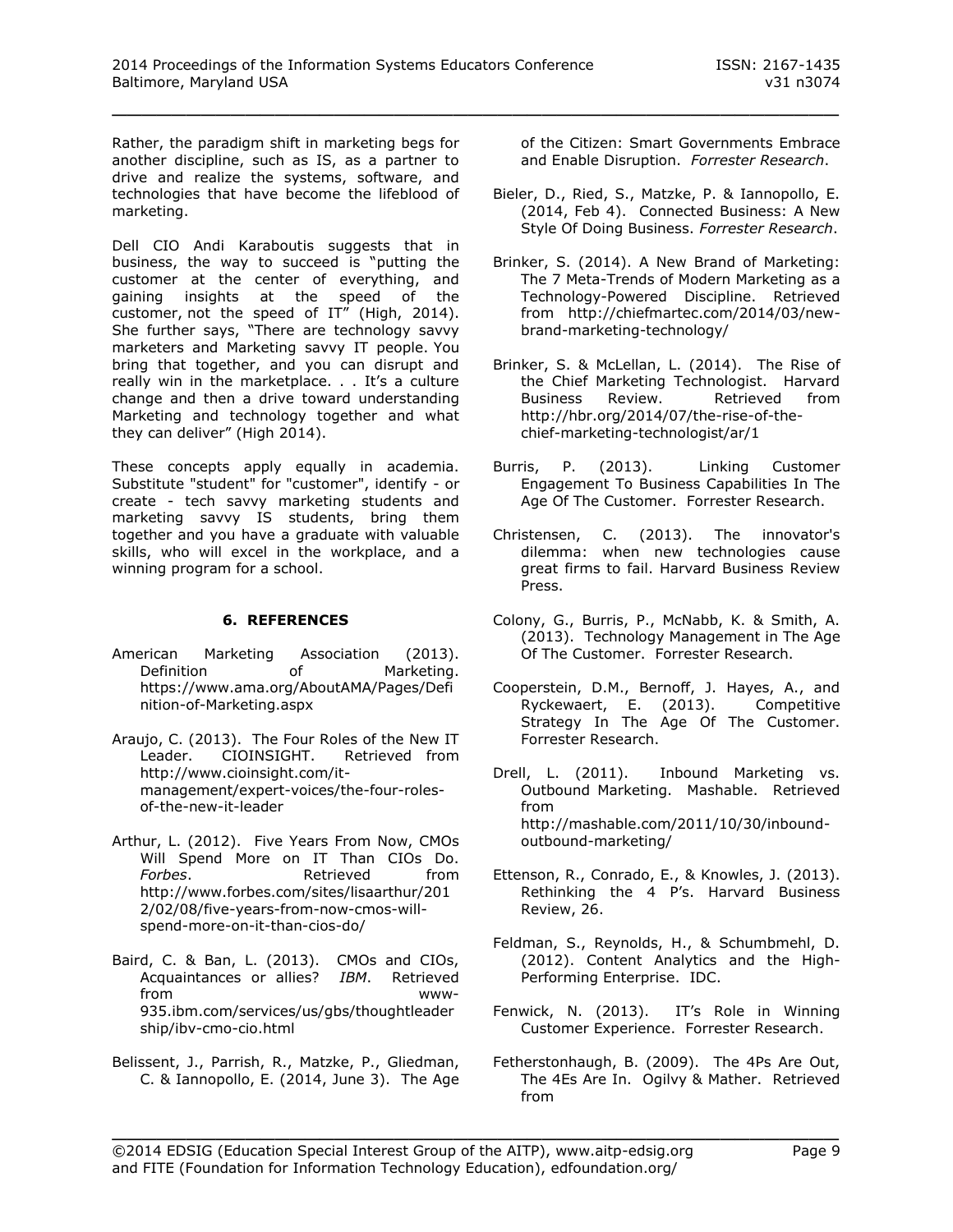http://www.ogilvy.com/#/News/Articles/Dec ember-2012-The-Ogilvy-and-Mather-guideto-effectiveness.aspx/

- Florentine, S. (2013). CMOs Must Expand Their Tech Skills in the Digital Marketing Era. CIO.com. Retrieved from www.cio.com/article/print/742537
- Gomez, S. (2014). Building Web Performance through Balance and Efficiency. ITwhitepapers. Retrieved from http://selena-gomeznow.blogspot.com/2014/06/building-webperformance-through\_20.html
- Goodwin, B. (2014). CIOs should leave innovation to marketing. ComputerWeekly.com. Retrieved from http://www.computerweekly.com/news/224 0221928/CIOs-urged-to-manageinfrastructure-and-leave-innovation-tomarketing?asrc=EM\_EDA\_30031419&utm\_m edium=EM&utm\_source=EDA&utm\_campaig n=20140605\_CIOs%20should%20%27leave %20innovation%20to%20marketing%27\_
- Henschen, D. (2013). Spend trend. InformationWeek. Feb. 11, 2013 Issue 1,357 p. 17.
- High, Peter (2014). Dell CIO Andi Karaboutis Helps Dell Put The Customer First. Forbes.com. Sep. 2, 2014.
- IEEE Computer Society History Committee. (2012). Timeline of Computing History. http://www.computer.org/cms/Computer.or g/Publications/timeline.pdf retrieved July 15, 2014
- Jessup, L. (2008). Information Systems Today: Managing in the Digital World (3rd. edition).
- Laskowski, N. (2014). Chief digital officers are a blessing and a curse for CIOs. Retrieved from http://searchcio.techtarget.com/opinion/Chi ef-digital-officers-are-a-blessing-and-acurse-for-CIOs.
- McLaughlin, E. (2014). Chief marketing technologist emerges to align marketing and IT. TechTarget. Retrieved from http://searchcio.techtarget.com/news/22402 23508/Chief-marketing-technologistemerges-to-align-marketing-and-IT
- McLellan, L. (2012). By 2017 the CMO will Spend More on IT Than the CIO. Gartner Webinars.
- Mullins, R. (2014). CIOs and CMOs: Power couple or strange bedfellows? Network World. Retrieved from http://www.networkworld.com/news/2014/0 10614-cio-cmo-277271.html
- Nash, J. (2012a). Why the CIO Needs the CMO. CIOINSIGHT. Retrieved from http://www.cioinsight.com/c/a/Careers/Why -the-CIO-Needs-the-CMO-730631/ Posted 03-05-2012.
- Nash, J. (2012b). International Speedway: Where the CIO Runs Marketing. CIOINSIGHT. Retrieved from http://www.cioinsight.com/c/a/Careers/Inter national-Speedway-Where-the-CIO-Runs-Marketing-389581/ Posted 03-07-2012.
- Perez, C. (2004). Technological revolutions, paradigm shifts and socio-institutional change, in Globalization, economic development and inequality: An alternative perspective, 217-242.
- Pratt, M. (2014). 7 Things Marketing Wants to Say to IT. Computerworld. Retrieved from http://www.computerworld.com/s/article/92 46018/7\_things\_marketing\_wants\_to\_say\_t o\_IT
- Reubens, P. (2013). Are CIOs Destined to Work for the CMO? CIO.com. Retrieved from www.cio.com/article/print/741084.
- Saha, D., & Mukherjee, A. (2003). Pervasive computing: a paradigm for the 21st century. Computer, 36(3), 25-31.
- Schiller, M. (2011). Why IT Gets No Respect. CIO INSIGHT. Retrieved from http://www.cioinsight.com/c/a/Expert-Voices/Why-IT-Gets-No-Respect-158281/.
- Scott, D. M. (2007). The new rules of marketing and PR: how to use news releases, blogs, podcasting, viral marketing and online media to reach buyers directly. John Wiley & Sons.
- Sorofman, J., Frank A., Gassman, B., Sarner, A., & McGuire, M. (2013). What's a Digital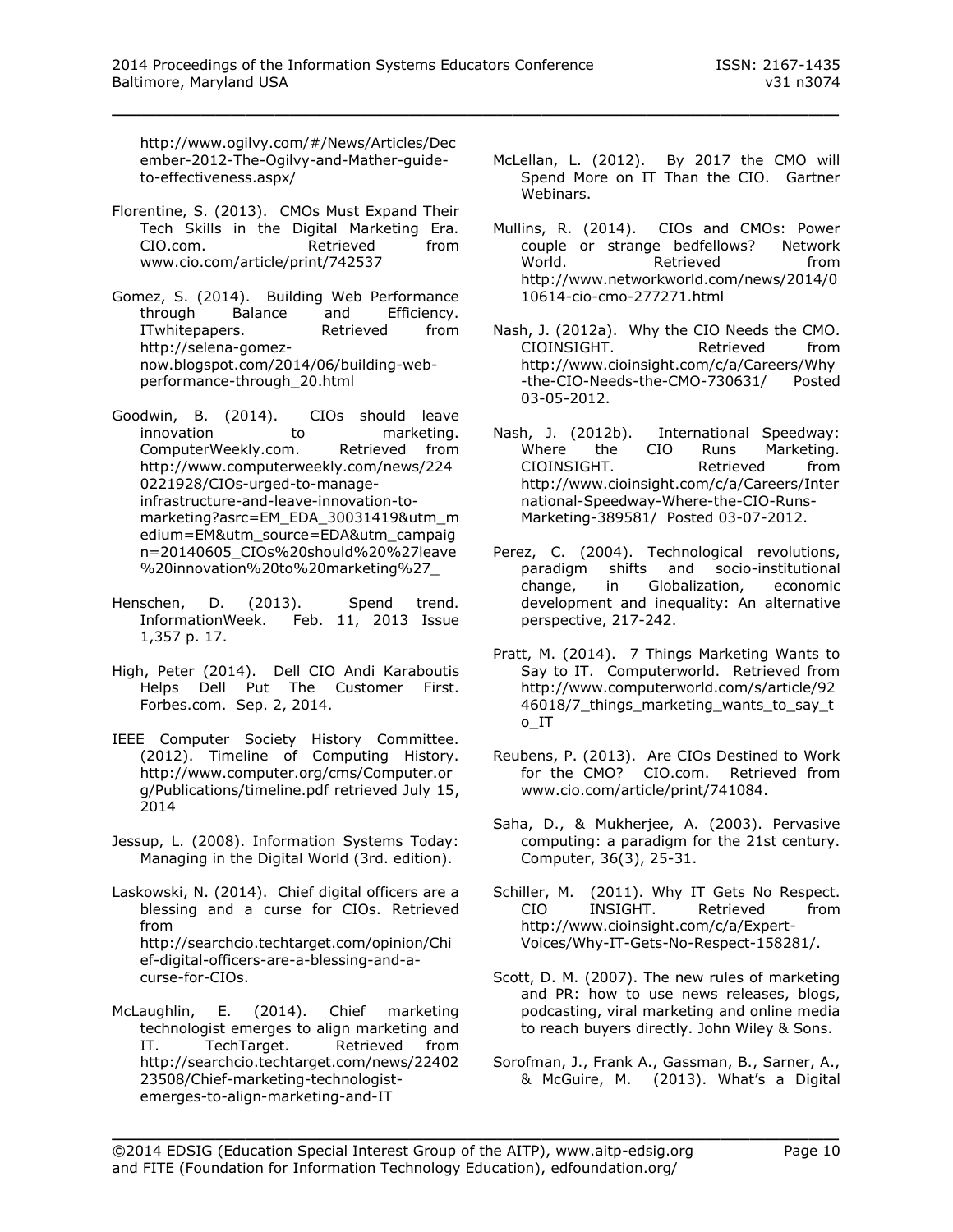Marketing Platform? What Isn't? Gartner. G00252512.

Tapscott, D., & Caston, A. (1993). Paradigm Shift: The New Promise of Information Technology. McGraw Hill, Inc., Professional Book Group, 11 West 19th Street, New York, NY 10011.

Topinka, J. (2014). CIO Strategy for the "Age of the Customer," Part One. The Heller Report. Retrieved **from** http://blog.hellersearch.com/Blog/bid/19856 5/CIO-Strategy-for-the-Age-of-the-Customer-Part-One?utm\_campaign=thehellerreport&utm\_source=hs\_email&utm\_medium =email&utm\_content=13426331&\_hsenc=p 2ANqtz- lJDw2lY1q2nv8Wgj2EHmIVwuj1kSwEZuUT4Z DHzlZSuj5le1djYzHfvHyhKipzodKV8Z6R7LkFi UoXNQ1YvNfygb1Aw&\_hsmi=13426331 Posted by Martha Heller on Jun 11, 2014.

- Torode, C. (2013). Personalizing the Customer Experience. TechTarget.
- Vance, J. (2012). Are CIOs threatened by the rise of the CMO? ComputerworldUK. Retrieved **from** http://www.computerworlduk.com/indepth/careers/3407178/are-cios-threatenedby-the-rise-of-the-cmo/
- White, T., Zahay,D., Thorbjørnsen, H. & Shavitt, S. (2007). Getting too personal: Reactance

to highly personalized email solicitations. Springer Science + Business Media, LLC.

- Yamnitsky, M. (2014). Vendors Scramble To Enable Contextual Mobile Moments. Forrester Research.
- Accelerating Digital Marketing. (2013) The Corporate Executive Board Company.
- Gartner Says Nexus of Forces Social, Mobile Cloud and Information - Is the Basis of the Technology Platform of the Future. Gartner. Retrieved **from** http://www.gartner.com/newsroom/id/2097 215 July 30 2012.
- Real-Time Unified Customer Engagement: How to Delight Empowered Customers. Aberdeen<br>Group. June 2013. Retrieved from Group. June 2013. Retrieved from www.aberdeen.com
- Sitecore, (2014). The Data Apocalypse Is Your IT Organization Ready?. Retrieved from http://www.bitpipe.com/detail/RES/1402337 635\_489.html
- The Marketing Mix and 4 Ps. MindTools. Retrieved **from** http://www.mindtools.com/pages/article/ne wSTR\_94.htm
- Understanding the Voice of the Customer. (2013) Hewlett-Packard Development Company, L.P.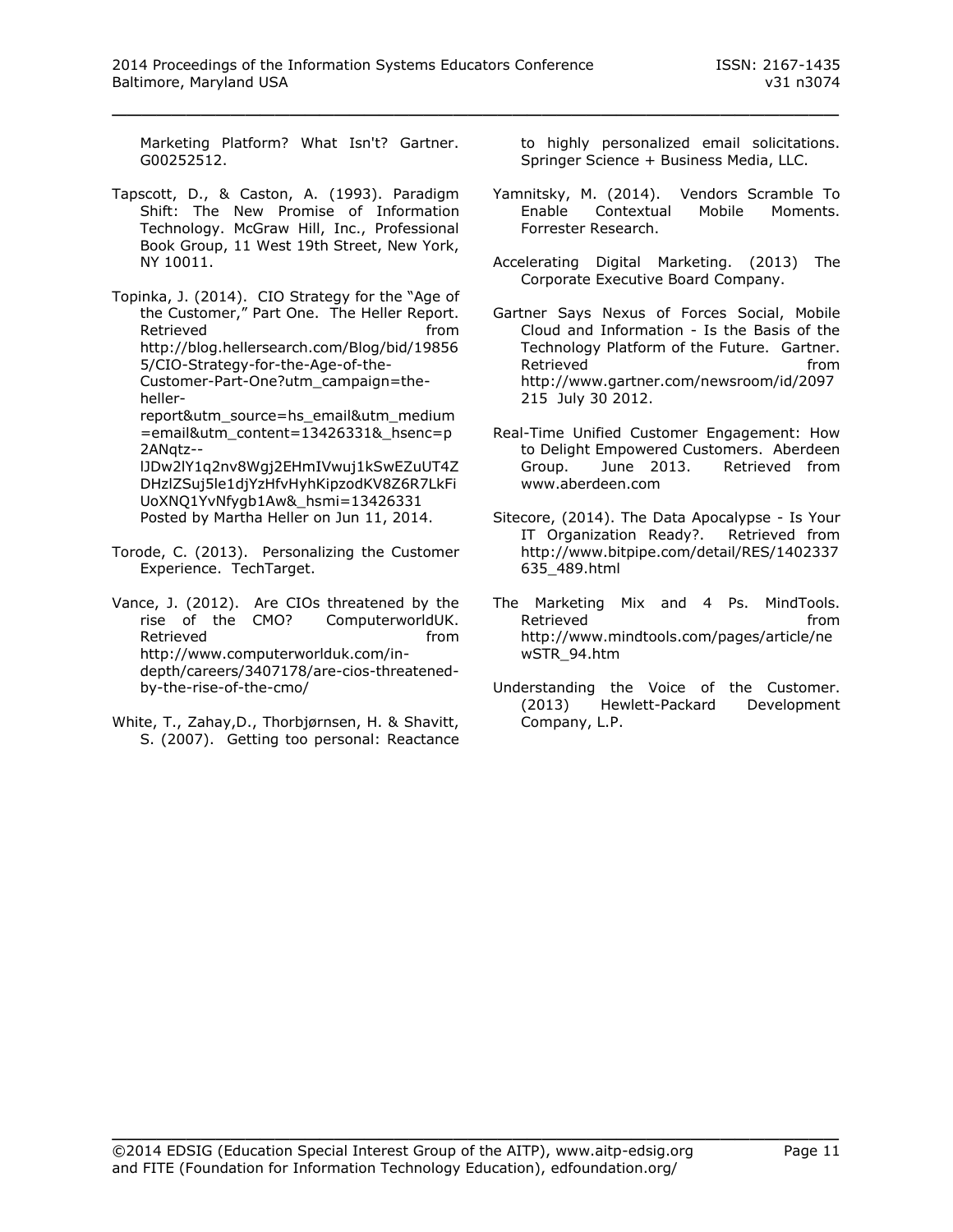

**Appendix A: Digital Transit Map**

(Gartner, 2013)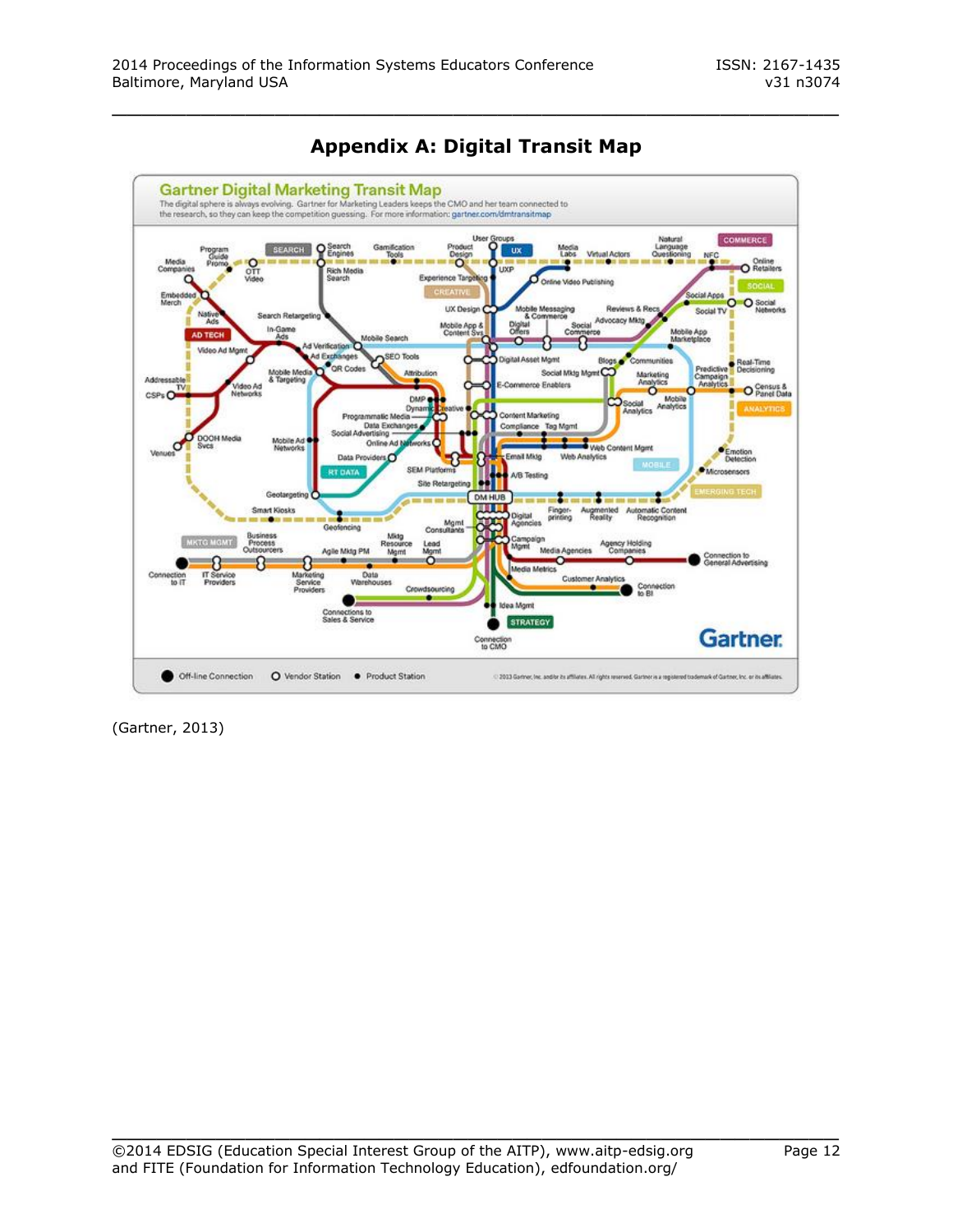

# **APPENDIX B: Marketing Technology Landscape**

\_\_\_\_\_\_\_\_\_\_\_\_\_\_\_\_\_\_\_\_\_\_\_\_\_\_\_\_\_\_\_\_\_\_\_\_\_\_\_\_\_\_\_\_\_\_\_\_\_

by Scott Brinker: @chiefmartec\_http://chiefmartec.c

(Brinker, 2014)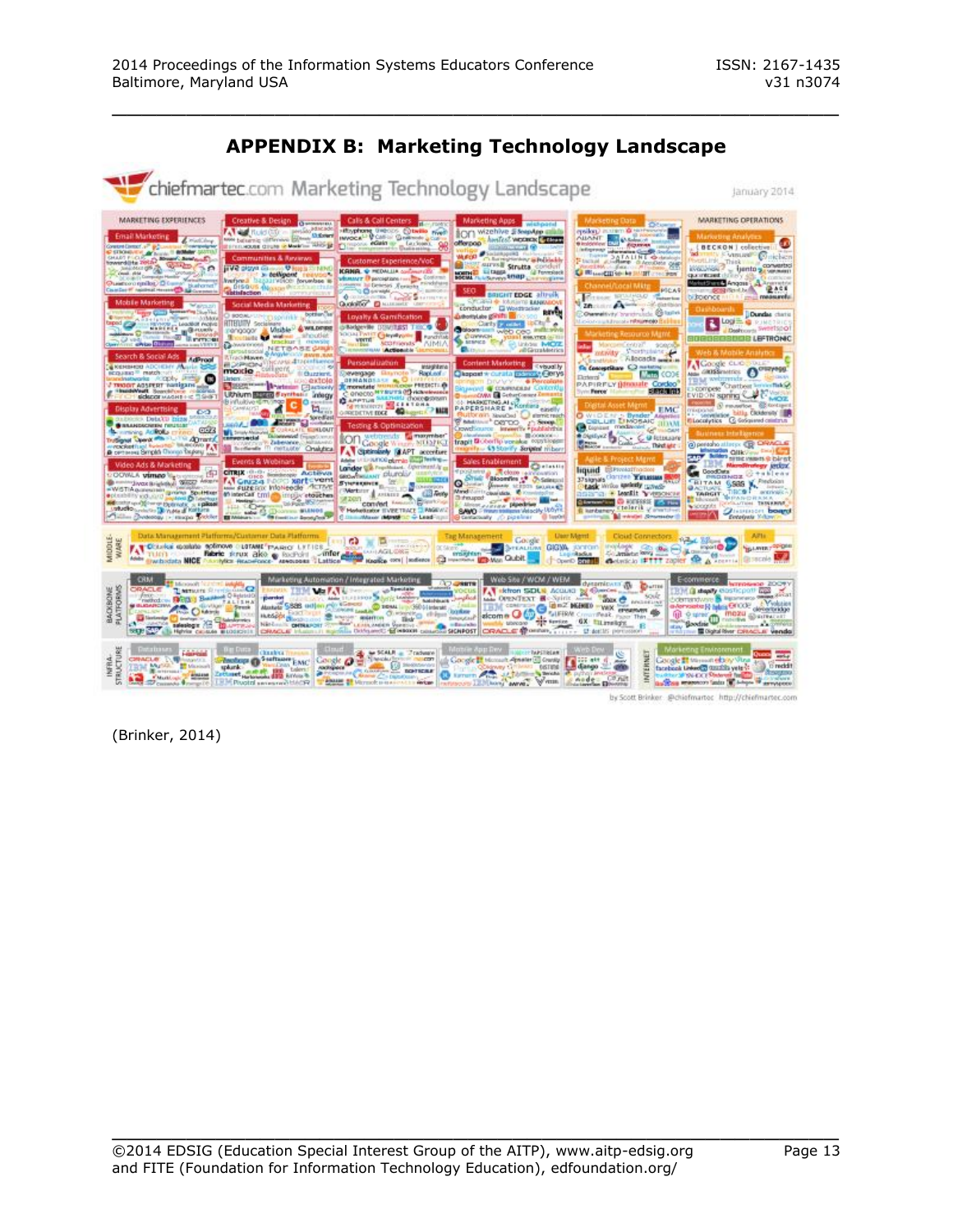# **Appendix C: What Marketing Technology Buyers Need**

\_\_\_\_\_\_\_\_\_\_\_\_\_\_\_\_\_\_\_\_\_\_\_\_\_\_\_\_\_\_\_\_\_\_\_\_\_\_\_\_\_\_\_\_\_\_\_\_\_

#### What Marketing Technology Buyers Need

| <b>GROUP</b>             | <b>KEY NEEDS</b>                                    | REPRESENTATIVE TECHNOLOGIES                  |
|--------------------------|-----------------------------------------------------|----------------------------------------------|
| CMO and other            | Focus on all aspects of marketing. Key areas        | > Marketing performance management           |
| marketing leadership     | include measurement, strategy and marketing         | > Marketing mix modeling                     |
|                          | optimization.                                       | > Attribution                                |
| <b>Brand</b>             | Focus on building the brand and creating            | > Brand measurement                          |
| marketer                 | compelling brand content. Work with agencies,       | > Marketing resource management (planning)   |
|                          | media buying firms and creative shops.              | > Asset management and localization          |
| Marketing                | Central organization that focuses on budgets,       | > Marketing finance management               |
| operations               | processes, vendor relationships and fulfillment.    | > Marketing resource management (workflow)   |
|                          |                                                     | > Production and fulfillment management      |
| Relationship             | Emphasize customer insight development and          | > Descriptive and predictive analytics       |
| marketers                | direct communications.                              | > Campaign mgmt. and marketing automation    |
|                          |                                                     | > Interaction mgmt. and contact optimization |
|                          |                                                     | > Event-based marketing                      |
| Interactive              | Focus on digital advertising, interactive marketing | > Email, search, display, social and mobile  |
| marketers                | and emerging media strategy.                        | > Web analytics and online testing           |
|                          |                                                     | > Behavioral targeting and recommendations   |
|                          |                                                     | > Audience management                        |
| Data: Forrester Research |                                                     |                                              |

Data: Forrester Research Source: InformationWeek, Feb 11 2013

(Henschen, 2013)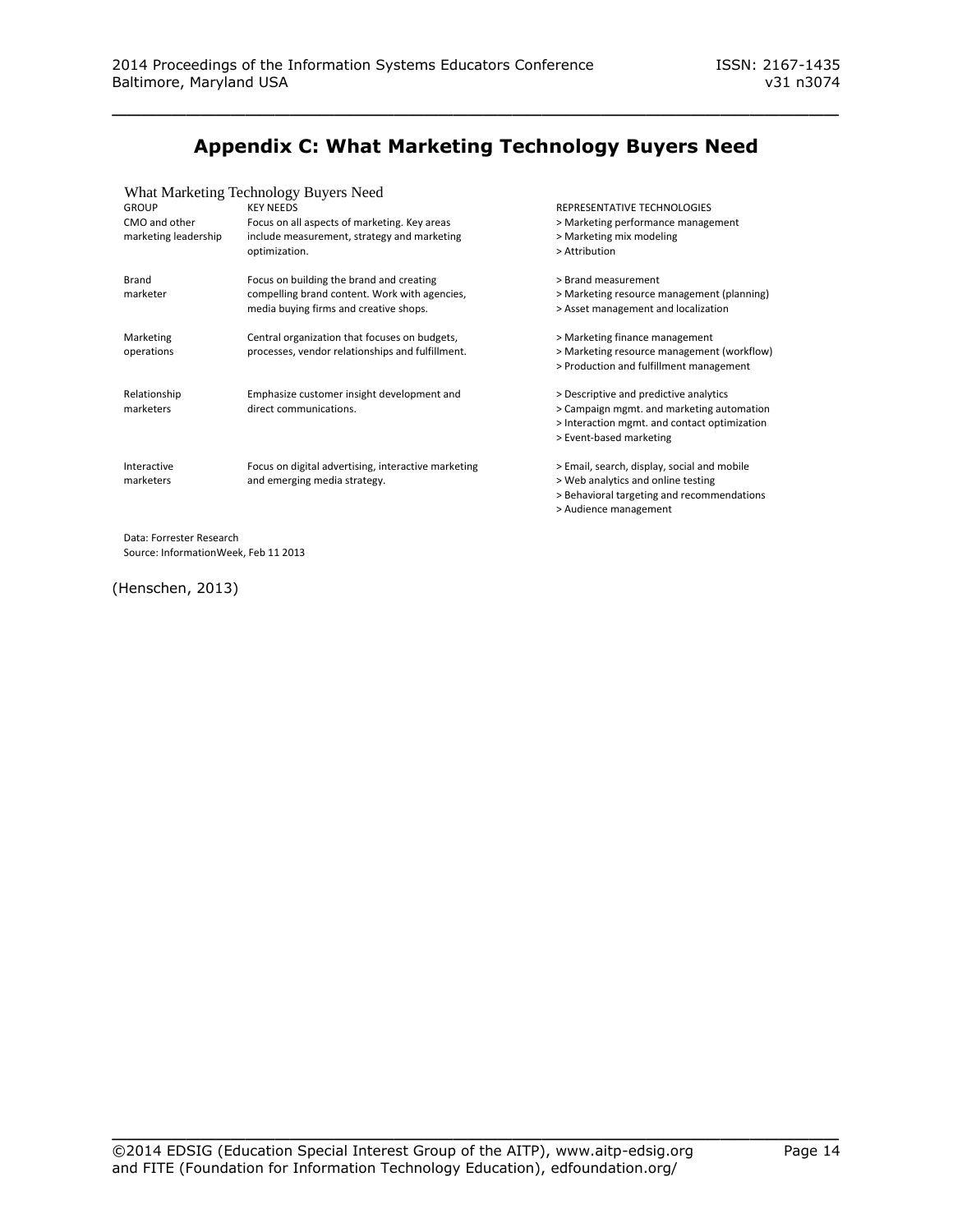

**Appendix D: The New 4ps Model**

\_\_\_\_\_\_\_\_\_\_\_\_\_\_\_\_\_\_\_\_\_\_\_\_\_\_\_\_\_\_\_\_\_\_\_\_\_\_\_\_\_\_\_\_\_\_\_\_\_

(Fetherstonhaugh, 2009)